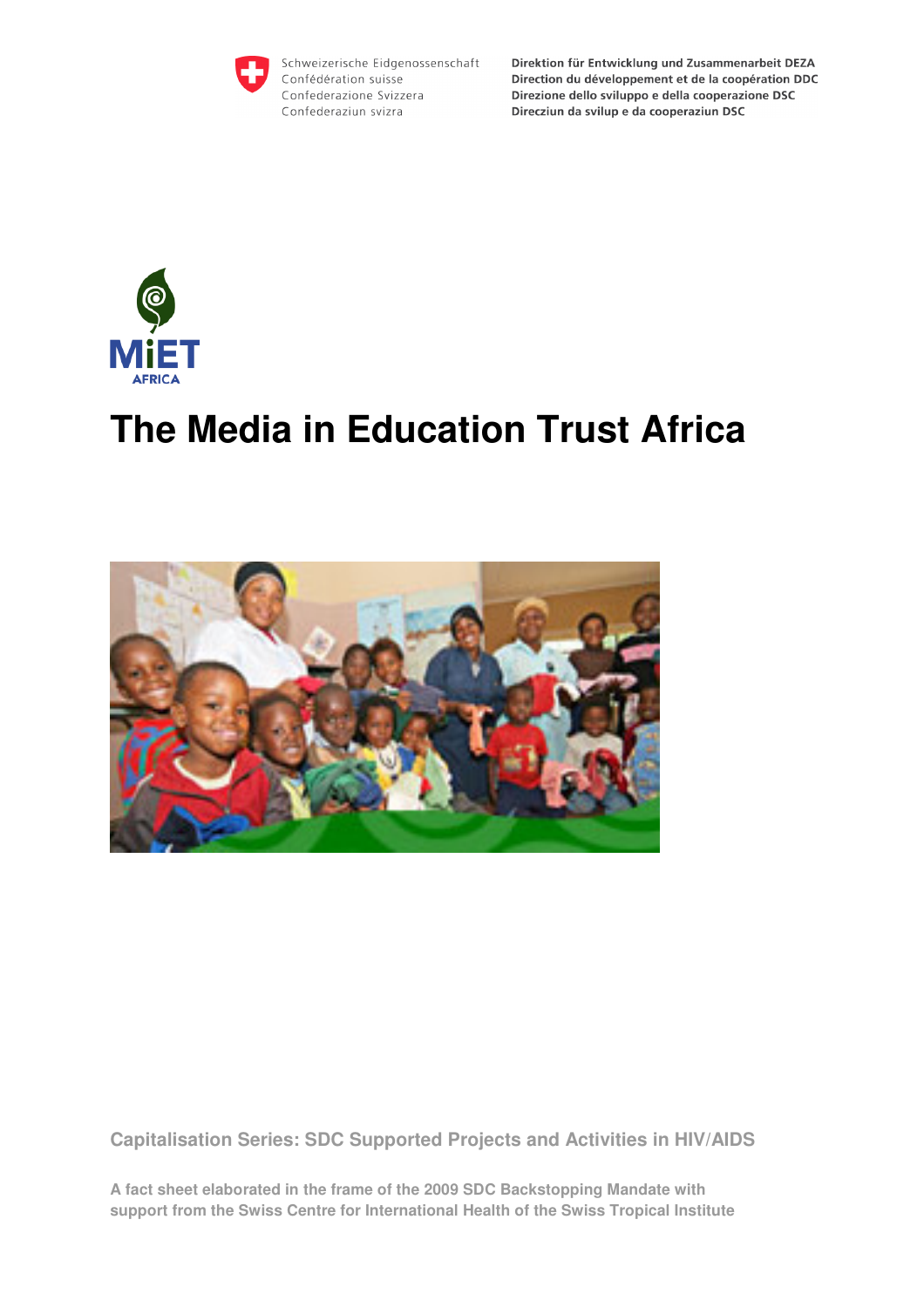# **Introduction**

The Media in Education Trust AFRICA (MiETA) established in 1996, is a regional non-profit organisation with its head office in Durban, South Africa. Its purpose is to promote the holistic development of children and their associated school communities in the SADC Region by supporting education, as well as health and socio-economic development where it relates to education. For over ten years the organisation has assisted Ministries of Education to strengthen their education systems so that they are better able to address key barriers to learning, in particular HIV and AIDS, and poverty.

# **Objectives**

MiETA aims to realize the educational rights of vulnerable children in the SADC Region through schools as inclusive centres of learning, care and support.

Strategic objectives have been defined at Regional and Member State levels.

#### **Regional**:

- Improve and strengthen education delivery to benefit vulnerable children across the SADC region through policy harmonisation
- Increase learning and knowledge on care and support strategies shared across the Region

#### **Member State**:

- Strengthen the education systems within the countries that respond to care and support needs of vulnerable learners
- Mobilise school communities to support and provide care to vulnerable children
- Improve the educational success of vulnerable learners through integrated service delivery

# **Project Description**

The SADC Secretariat, in partnership with the Media in Education Trust Africa (MiETA), UNESCO, and UNICEF, has developed the Care and Support for Teaching and Learning programme. It provides a comprehensive approach to addressing the barriers to teaching and learning associated with health and poverty related challenges.

The initiative builds on the Schools as Centres of Care and Support (SCCS) model implemented in South Africa from 2000-2005. In 2006 the SCCS was supported by SDC in a first phase regional collaboration with existing programmes in Zambia and Swaziland.

A second phase is being implemented from 2008-2011 in six countries of the SADC. The programme is implemented in a partnership with the Ministries of Education, UNICEF, UNESCO and national NGOs. Important products and outcomes of the programme will include: